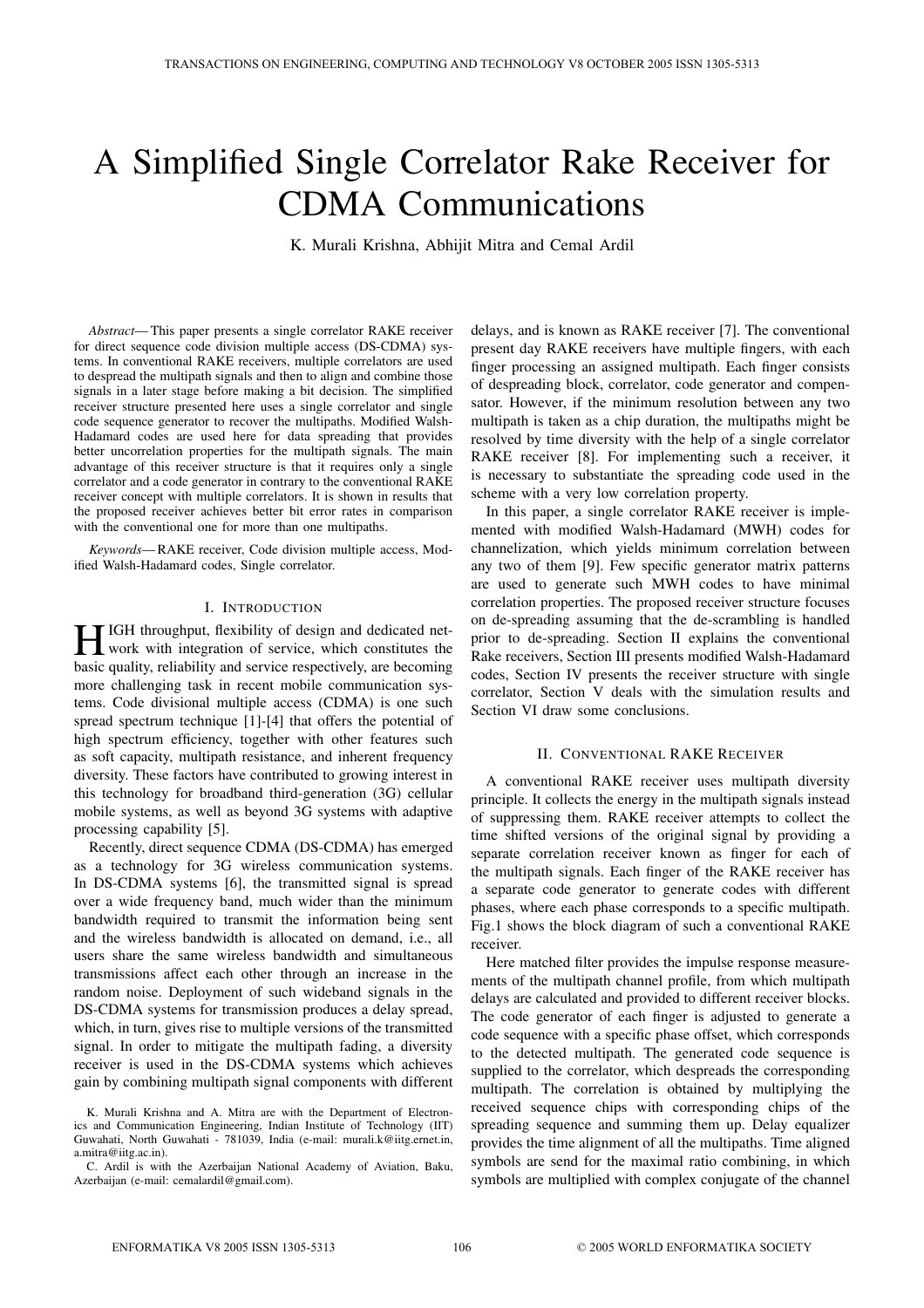

Fig. 1. Conventional RAKE receiver.

estimate and the result of multiplication is summed together into the combined symbol. Finally the bit decision is made using this combined symbol.

Usually, such a RAKE receiver uses Walsh-Hadamard codes for data spreading purpose. These codes, however, cannot guarantee minimum correlation between any two of them. A modified version of that is thus used in the proposed work, as discussed next.

#### III. MODIFIED WALSH-HADAMARD CODES

Walsh-Hadamard orthogonal functions are generally used for spreading in DS-CDMA systems. Orthogonal functions are employed to improve the bandwidth efficiency of the system. N number of Walsh-Hadamard functions are generated by mapping to the codeword rows of special  $N \times N$  square matrix called Hadamard matrix. The Hadamard matrix of desired length can be generated by the following recursive procedure:

$$
\mathbf{H}_{1} = \begin{bmatrix} 1 \end{bmatrix}_{1 \times 1}, \ \mathbf{H}_{2} = \begin{bmatrix} \mathbf{H}_{1} & \mathbf{H}_{1} \\ \mathbf{H}_{1} & -\mathbf{H}_{1} \end{bmatrix}_{2 \times 2}, \dots
$$

$$
\mathbf{H}_{N} = \begin{bmatrix} \mathbf{H}_{N/2} & \mathbf{H}_{N/2} \\ \mathbf{H}_{N/2} & -\mathbf{H}_{N/2} \end{bmatrix}_{N \times N}.
$$

Walsh-Hadamard sequences have considerably high auto correlation values. In the presented receiver, output of the descrambling process is the sum of the delayed multipath spreading sequences with their corresponding path delays. Hence less auto correlation values are required for the better decisions. The modified Walsh-Hadamard sequences (MWH) are characterized with much lower auto correlation values [9] and are therefore used here.

The Walsh-Hadamard sequences of length  $N$  are defined with a class of orthogonal matrices  $H_N$ , called Hadamard matices, as follows

$$
\mathbf{H}_{\mathbf{N}} \mathbf{H}_{\mathbf{N}}^{\mathbf{T}} = N \mathbf{I}_{\mathbf{N}} \tag{1}
$$

where  $\mathbf{H}_{\mathbf{N}}^{\mathbf{T}}$  is the transposed Hadamard matrix of order N, and  $I_N$  is the  $N \times N$  unity matrix. The modified Walsh-Hadamard sequences are taken from the matrix  $W_N$  obtained by multiplying the Hadamard matrix  $\mathbf{H_N}$  with another  $N \times N$ orthogonal matrix **DN**, i.e.,

$$
\mathbf{W}_{\mathbf{N}} = \mathbf{H}_{\mathbf{N}} \mathbf{D}_{\mathbf{N}}.\tag{2}
$$

The matrix  $W_N$  is also orthogonal, since

$$
\mathbf{W}_{\mathbf{N}} \mathbf{W}_{\mathbf{N}}^{\mathbf{T}} = \mathbf{H}_{\mathbf{N}} \mathbf{D}_{\mathbf{N}} (\mathbf{H}_{\mathbf{N}} \mathbf{D}_{\mathbf{N}})^{\mathbf{T}} = \mathbf{H}_{\mathbf{N}} \mathbf{D}_{\mathbf{N}} \mathbf{D}_{\mathbf{N}}^{\mathbf{T}} \mathbf{H}_{\mathbf{N}}^{\mathbf{T}} \tag{3}
$$

where it can be shown that

$$
\mathbf{D}_{\mathbf{N}} \mathbf{D}_{\mathbf{N}}^{\mathbf{T}} = k \mathbf{I}_{\mathbf{N}}, \qquad k \in \mathbb{R}.
$$
 (4)

Substituting (4) into (3) yields

$$
\mathbf{W}_{\mathbf{N}} \mathbf{W}_{\mathbf{N}}^{\mathbf{T}} = k \mathbf{H}_{\mathbf{N}} \mathbf{H}_{\mathbf{N}}^{\mathbf{T}} = k N \mathbf{I}_{\mathbf{N}}.
$$
 (5)

If  $k = 1$ , then the sequences defined by the matrix  $W_N$ are not only orthogonal, but possess the same normalization as the Walsh-Hadamard sequences [9]. However other correlation properties of the sequences defined by  $W_N$  can be significantly different to those of the original Walsh-Hadamard sequences.

The simple class of orthogonal matrices that can be chosen is diagonal matrices, with their elements  $(d_{m,n})$  fulfilling the condition:

$$
d_{m,n} = \begin{cases} 0 & \text{for } m \neq n \\ k & \text{for } m = n \end{cases}; m, n = 1, 2, \dots, N.
$$

For the sequence length  $N$ ,  $2^N$  different diagonal matrices with  $+1$  and  $-1$  as the elements are available to generate the modified sequences. Among these, however some diagonal matrices with specific arrangement of  $+1s$  and  $-1s$  give overall better auto-correlation properties. They are enlisted below.

(a)

$$
d_{m,n} = \begin{cases} 0 & \text{for } m \neq n \\ -1 & \text{for } m = n = 4p \\ 1 & \text{otherwise.} \end{cases}; p = 1, 2, \dots, N/4
$$

(b)

$$
d_{m,n} = \begin{cases} 0 & \text{for } m \neq n \\ (-1)^p & \text{for } m = n \text{ and } p = 1, 2, \dots, N/2 \\ 1 & \text{otherwise.} \end{cases}
$$

(c)

$$
d_{m,n} = \begin{cases} 0 & \text{for } m \neq n \\ -1 & \text{for } m = n \\ 1 & \text{otherwise.} \end{cases} ; m, n = 1, 2, \dots, N/4
$$

In CDMA systems, the number of chips per data symbol is called the spreading factor (SF). To represent a data symbol, each mobile user employs one of the N length orthogonal functions. Hence SF equals to length of codeword (N).

### IV. PROPOSED SINGLE CORRELATOR RAKE RECEIVER WITH MODIFIED WALSH-HADAMARD CODES

The multipath wireless channel impulse response can be modeled as

$$
\sum_{k=1}^{L} \alpha_k(t)\delta(t-\tau_k)
$$
\n(6)

where  $\alpha_k(t)$  is the time-variant complex multipath gain, which is given by  $|\alpha_k(t)|e^{j\phi_k(t)}$ . Depending on the specific propagation environment,  $\alpha_k(t)$  is a positive random variable with certain density function. Commonly used density functions include Rayleigh, Rician or more generally a Nakagami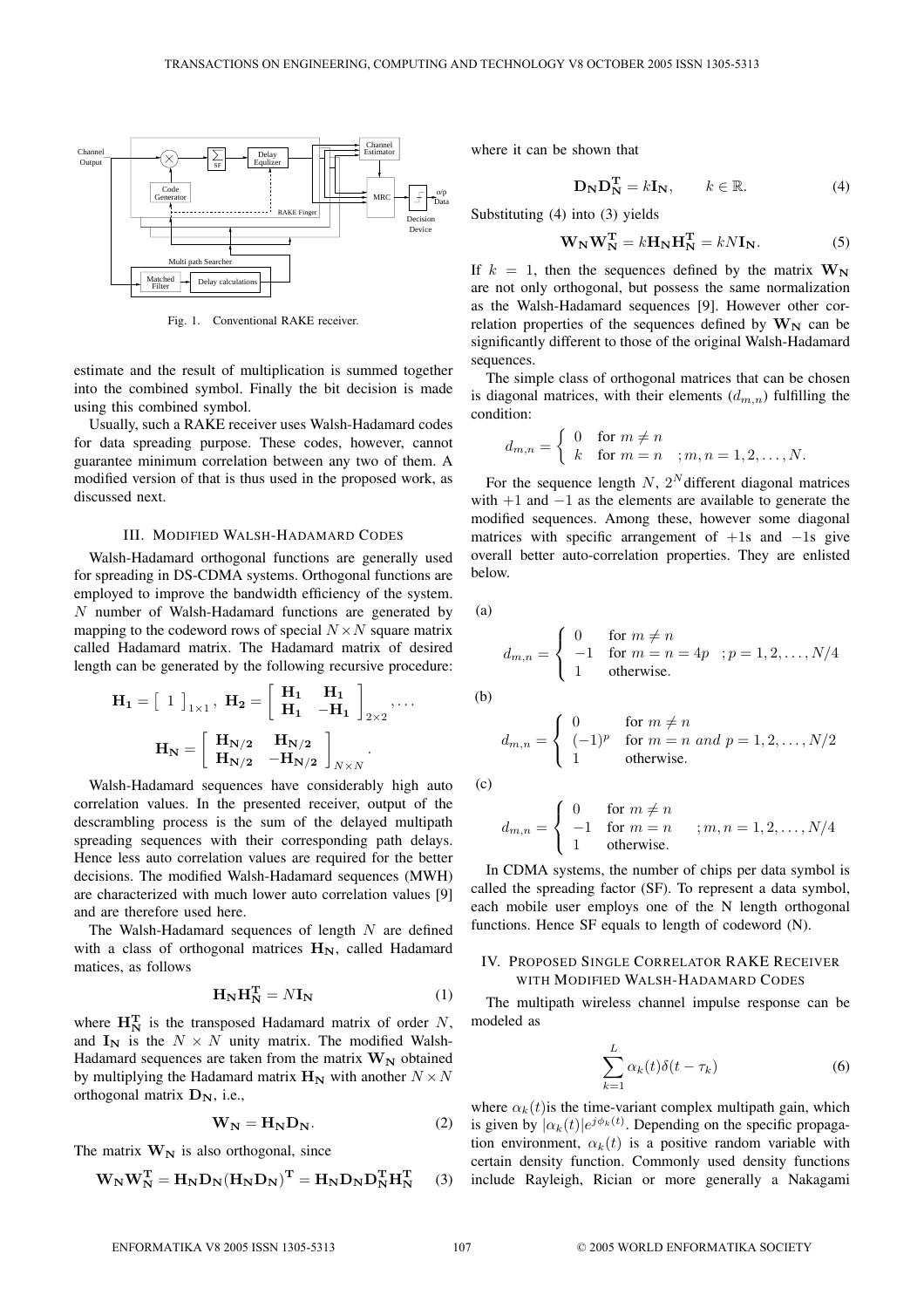distribution, which comes from both theoretical derivation and field measurements. Among them, the Rayleigh density function is most widely used, which corresponds to non lineof-sight propagation and uniformly distributed scatters around the receiver. If we further assume that the phase  $\phi_k(t)$  is independent of  $|\alpha_k(t)|$  and is uniformly distributed over  $[0 \ 2\pi]$ , then  $\alpha_k(t)$  is a complex Gaussian random variable.

A sequence and its multipaths have same sequence pattern. If the minimum resolution between the multipaths is considered to be a chip, then they can be separated because of time diversity and low correlation values. The received signal can be modeled as

$$
r[n] = r_{i=0}[n] + \sum_{i=1}^{\tau_{max}} r_i[n] + \sum_{i=-1}^{-\tau_{max}} r_i[n]
$$
 (7)

where  $r[n]$  is the sequence transmitted in the channel, n represents the chip index, i denotes the delay in number of chips, and  $\tau_{max}$  being the maximum delay in number of chips.

The above sequence model forms the basis for the single correlator structure design. The delay index  $i = 0$  represents the sequence with no shift, while positive indices represents the sequences transmitted earlier and the negative indices represents multipaths of the sequence. In practical all components may or may not present. The CDMA communication model with single correlator RAKE receiver is shown in Fig. 2.

In the proposed single correlator, the spreading sequence is latched in a fixed register to eliminate the need of multiple code generators running continuously as in conventional RAKE receiver. A serial shift buffer of length equal to that of sequence is used to hold the received chips. As a new chip is received the buffer shifts and drops the oldest chip to accommodate the newest chip in the buffer. Multipath searcher detects the multipaths in the channel and provides the same to the code generator and maximal ratio combiner. Each chip of the serial shift buffer is connected through a multiplier with the corresponding chip of the code latch. These multipliers multiply the corresponding chips in the serial shift buffer and fixed register whenever multipaths are detected by the multipath searcher. Each multiplier output is buffered in its dedicated buffers and they are integrated by the adder.

Multipaths can be despread with the single correlator if the correlation process could be completed with in a single chip time. The same correlator could be reused to despread the next multipath which may be a chip later.If a multipath is detected after a chip later the results of multipliers in the buffers gets updated for single chip. So the adder should be able to add spreading factor number of buffer contents with in a single chip period.

Maximal-Ratio Combining is the optimal form of diversity combining because it yields the maximum achievable SNR. Multipath searcher passes the multipath information to the MRC. Maximal ratio combiner (MRC) collects all the integration results of a sequence and its multipaths to combine them for a bit decision.

In MRC integrated multipath components let  $z_1(t), z_2(t), \ldots, z_L(t)$  are multiplied with complex conjugate of the channel characteristics.



Fig. 2. CDMA communicational model with single correlator RAKE receiver.

Hence multipaths are weighted by  $\alpha_1^*(t), \alpha_2^*(t), \dots, \alpha_L^*(t)$ respectively. The output of the MRC can be given by

$$
z' = \sum_{k=1}^{L} \alpha_k^* z_k.
$$
 (8)

This output is send to the decision device for the bit decisions. The decision device decisions are based on the fallowing criteria:

$$
\hat{d} = \begin{cases} 1 & \text{if } z' > 0 \\ -1 & \text{if } z' < 0 \end{cases}
$$
 (9)

Multipaths with delay spread longer than the length of the sequence are ignored, hence  $\tau_{max} = N = SF$ . MRC combines the integration results of multipaths detected till SF number of chips.

#### V. RESULTS AND DISCUSSIONS

BPSK symbols are used for the simulations. These symbols are spread with the spreading code sequences. Impulse response channel model is used, in which multipaths are generated using Rayleigh fading channel characteristics. Noise is generated and added to the multipaths. All the multipaths are added together to simulate the signal at the receiver.

It is assumed that the channel characteristics and the delays are known at the receiver. As the multipath is detected integration process takes place. The integration results are stored for the maximal ratio combining. MRC combines the integration results and sent for bit decisions. The recovered binary data is decoded and probability of error is computed. Simulations have run with Walsh-Hadamard and modified Walsh-hadamard codes for same delays and data bits. It is assumed that no other user is occupying the channel hence multi-user interference is neglected.

It is observed that the whole set of modified Walsh-Hadamard codes generated with the proposed orthogonal matrices have better auto correlation properties and reduces the bit error rates (BER) compare to the Walsh-Hadamard codes. Fig. 3 shows the BER vs SNR plot with 16-bit length Walsh-Hadamard code for conventional RAKE receiver. Figures 4